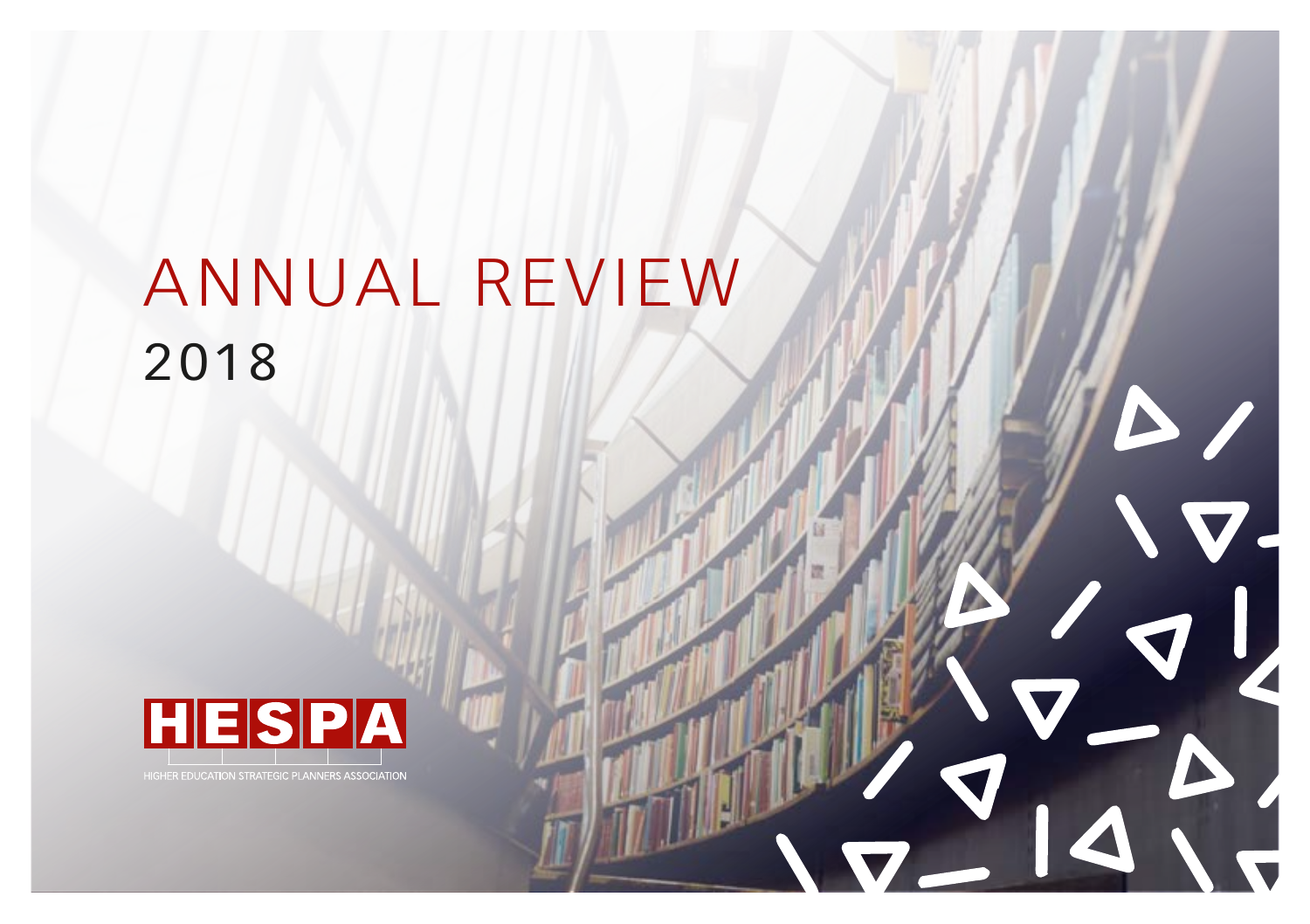## CHAIR'S STATEMENT

During such a transformative time, and with so many major data and regulatory changes taking place, planning and forecasting the future is increasingly difficult and our role to support members is ever-more pressured. Indeed, meeting the contrasting needs of our broad array of members is a major internal challenge for HESPA and we constantly seek feedback about what works, what doesn't and what else is needed by way of support. In order to help us know and understand our membership, we conduct a biennial survey to find out about member remits and responsibilities. This is hugely important to us, but also of great interest to our members, who may wish to look at different planning structures and conduct benchmarking exercises.

The survey results tell us much about the breadth of planning work which takes place. They also tell us that core to the role of a strategic planner is strategy development and implementation. This includes many more specific undertakings such as institutional monitoring and performance management, data production and analysis, the presentation of evidence to inform major plans and decisions. This list of tasks goes on and it is therefore essential for us to keep a close eye on where there is most need for support.

We want our members to engage more; with us and with each other. The role of the strategic planner in higher education is more prominent now than ever before and we are thrilled that the sense of community among members is growing all the time, but in order for us to fulfil our role in supporting planners, we'd like you to talk to us more, as well as each other. Don't be afraid to get in touch with any ideas, requests or constructive feedback.

Alison Jones HESPA Executive Chair

The higher education sector has come through another challenging year, during which our members have been at the forefront of many of the major changes taking place. We've dealt with Office for Students (OfS) registration, ongoing HESA Data Futures work, changes to graduate outcomes, access and participation plans, Philip Augar's review of post-18 education and funding, Brexit planning and grade inflation (or changes to degree classifications), among many other things.

## CONTENTS

- Chair's statement 03
- Key challenges and the environment 04

#### What we've achieved 06

- Strategy and priorities 08
- Governance 10

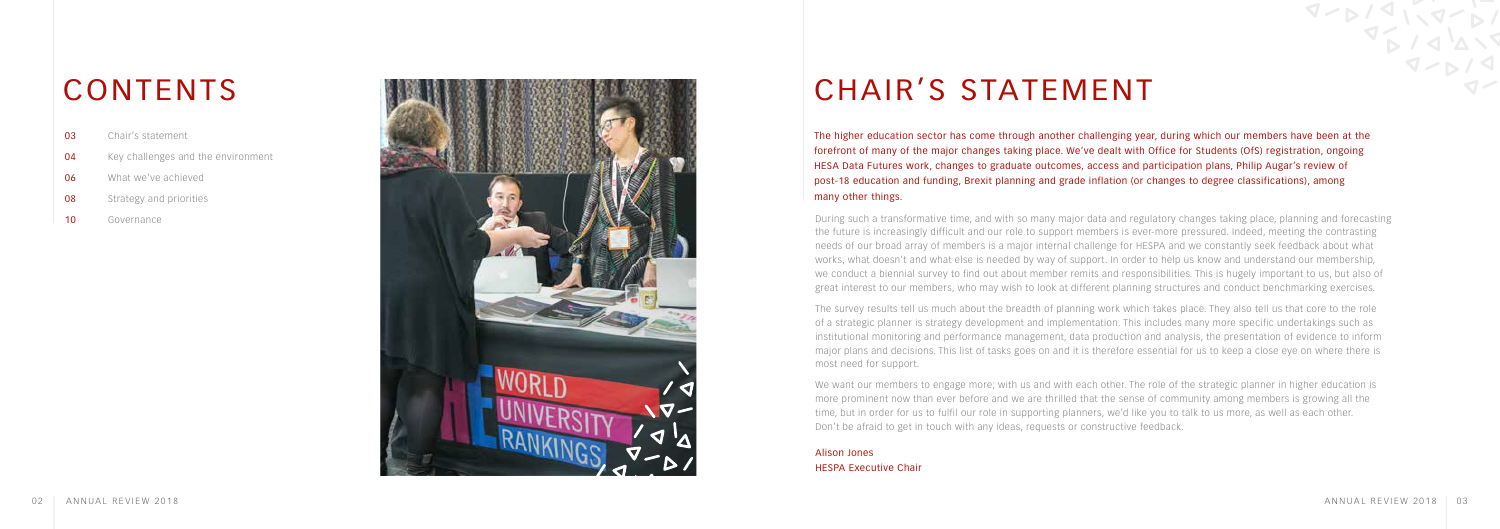Four members comment on the challenges of last year, many of which are still at large.



## KEY CHALLENGES AND THE ENVIRONMENT

### Julie Leeming Director of Planning St. George's University London

 $\epsilon$ 

55

There have been a number of key challenges for planners over the last year. The Teaching Excellence Framework (TEF) has been one and, in particular, taking part in the pilot and ongoing annual assessment of the metrics and helping colleagues to understand the data. Involvement in ongoing Office for Students (OfS) registration and Access and Participation Plans has been another considerable challenge, along with keeping abreast of the many proposed changes in the sector and facilitating consultations.

 $3 - D/9$   $3 - D/9$   $3 - D/9$   $3 - 4$ 

#### Laura Knox Director of Planning University of St. Andrews

There has been a great challenge for planners in supporting their institutions in a sector-wide move towards evidenceled decision making and ensuring the sector values data as a tangible asset. The increase in demand from within institutions for robust, well-governed and integrated data for management information (MI), business intelligence (BI) and reporting brings with it a significant challenge for institutions to ensure their data infrastructure is mature enough to cope. Planners are often taking the lead on defining business requirements, and supporting colleagues in IT functions, to ensure the technical infrastructure is in place to govern data assets, in a cost-effective manner.

55

"

#### Dan Kidd Deputy Registrar University of Wolverhampton

The continued challenge of managing data (and improving its quality) in an uncertain and fast-changing information landscape. The challenge, in particular, feels acute as we consider and balance the costs and benefits of different approaches. For example, whilst it was the intention for a data improvement project that delivers Data Futures, the delays and uncertainty around the programme necessitated a restriction of scope and a transformation into a more limited data returns project. This jettisoned the data governance piece into a separate strand which will present further challenges for the year ahead.

55



#### Wesley Rennison Director of Planning University of Dundee

There have been changes in the sector in England which have ramifications for the devolved nations. Universities in the devolved nations find themselves being carried along on a tide of changes arising from the Higher Education and Research Act, with no real voice in the process. The levels of change and uncertainty means that we are not as focussed on issues within our national sector or in our institutions, which comes with a large opportunity cost.

Brexit has also been very challenging from an both an institutional point of view and a personal point of view (as an EU citizen living and working in the UK). The lack of clarity throughout the year has made planning difficult and the effort to prepare for a 'no deal' Brexit has required a large institutional effort that could have been diverted into more positive outcomes.

55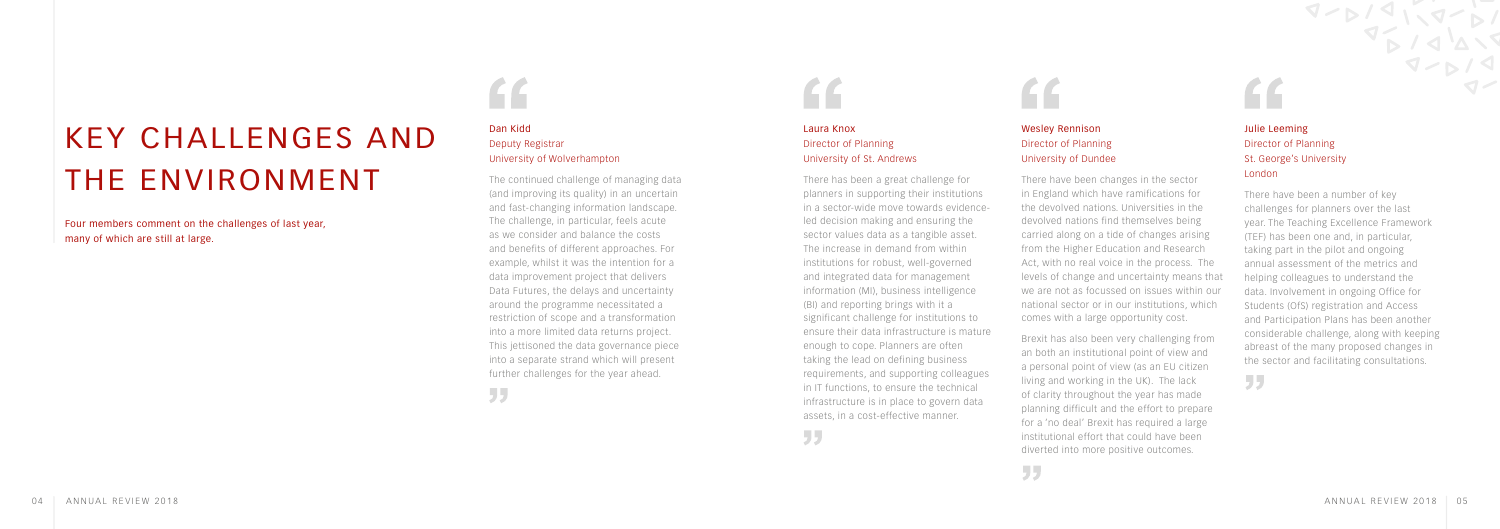#### Planning Remit Survey

'What do planners do?' is a question we're often asked by new members and non-planners. To help answer this, and to help prioritise and direct our support to members, we launched a Planning Remit Survey in 2016 to try and paint a picture of strategy and planning work in the higher education sector. The survey is biennial and we have now completed the second iteration. It aims to offer insight about the varying remits, responsibilities and structures of planning departments and teams, and identify interesting interfaces between various functions.

What the survey confirms is that no two planners are the same. It demonstrates clearly the breadth of work in which strategic planners in the UK are engaged and, in knowing this, we can hopefully work better to support them in many different and tailored ways.

### WHAT WE'VE ACHIEVED

#### Sector Representation

We continue to engage heavily in sector groups in order to represent the views of strategic planners in the sector. Many of our executive and wider members hold places on committees and working groups which are responsible for high level decision making. We actively encourage this to continue to ensure the voice of our members is heard and understood in sector wide discussion and debate.

#### Training

This year we have produced a new training strategy – HESPA Development - which aims to incorporate the varying needs of our members. We have researched widely and made considered decisions about pricing, audiences, regularity of events, coverage of topics, repeat events, proactive versus reactive activities, large and small-scale events and many other things. We are pleased to continually receive excellent feedback from our members about HESPA training and we hope to continue improving.

#### Collaboration

We have worked with a number of different representative bodies including our PHES family members; AUDE, BUFDG, HEPA and UHR, and others such as ARMA, AHUA, UUK, SROC, AGCAS. This work includes joint events, roundtable discussions, publications, lobbying activity and other advocacy work, and many other things. This willingness of partners or stakeholders to work together is very much a strength of the sector and we want to work harder to make it even more prevalent. We are a very open organisation and welcome any communication or approach from colleagues in the sector for discussion or joint work.

#### Interest Groups

We operate five interest groups: Policy, Risk, Student Number Planning, Strategy, Workload Management. Groups use dedicated discussion boards, workshops and meetings to engage members, share challenges and best practice. Next year we plan to further balance these communities of practice with our main training strategy to ensure that they complement our wider learning and development remit so that members get the most out of them.

#### Annual Conference

In February 2019 we ran another successful conference for over 200 members at the University of Nottingham. The theme of the event was Value and the Greater Good and we were thrilled to welcome a host of exciting and interesting speakers such as Amatey Doku (NUS Vice President for Higher Education), Paul Greatrix (Registrar, University of Nottingham), Professor Shearer West

(Vice-Chancellor, University of Nottingham), Annette Vancil (Director of Technology Transformation, HESA), Dan Cook (Head of Policy and Development, HESA), Richard Smith (TEF Pilot Manager, Office for Students), Simon Perks (Sock Monkey Consulting), Dr Catriona Firth (Head of REF Policy, Research England), Ant Bagshaw (Director, Nous Group) and many more.

We were also very pleased this year to forge links with our counterparts in the United States and we welcomed Christine Keller (CEO) and Leah Ewing-Ross (Director of Research) of the Association of Institutional Researchers in the US to our executive meeting and annual conference for fascinating comparisons of our roles and sectors.

We have again received excellent feedback from delegates, some of whom were attending for the first time, presenting us with a new community to connect with and support for the good of the sector.



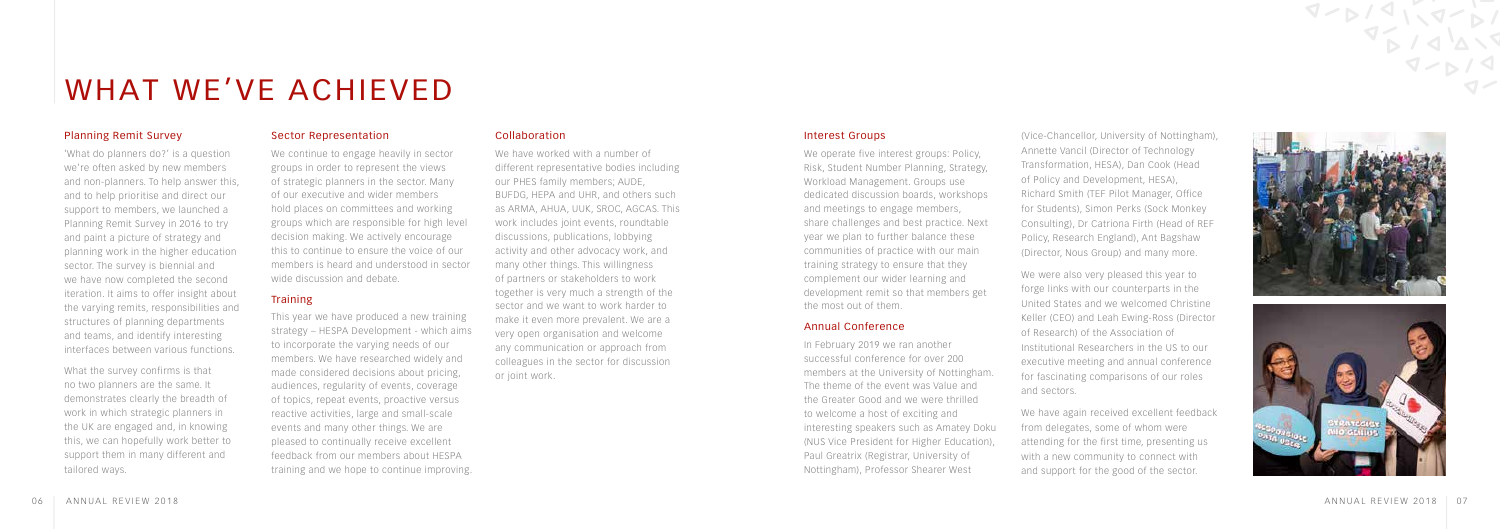Our vision is that strategy and planning professionals are widely recognised and sought after as essential partners in securing the development, sustainability and international standing of UK higher education.

Our mission is to provide the UK strategic planning community with outstanding opportunities for professional development and to inform and strengthen evidence based higher education policy.

#### Our strategic objectives

- To provide an active forum for strategic planners in higher education to network, discuss, improve and influence
- To be the primary organisation dedicated to supporting the professional development and career progression of those working in strategy and planning in UK higher education
- To represent a compelling and unified voice for members, while recognising their contrasting needs and ideas
- To influence and shape the future of higher education by challenging policy and promoting awareness and understanding of strategy and planning issues locally, nationally and internationally
- To establish new and improved ways of engaging stakeholders to benefit strategic planners, their wider connections and the sector overall
- To continually learn and seek out new knowledge and understanding, including that of operational best practice, to expand and improve that of our members

## STRATEGY AND PRIORITIES

#### Our strategic priorities

- Enhance member services
- Strengthen sector wide engagement to influence and impact
- Secure organisational sustainability

#### What's next

- HESPA Development full launch of new training strategy and increased provision to members
- More large-scale one-day events on topical themes
- Recruitment of a new post to support Jen, Jemma and Ruth
- Supplier user groups and roundtables
- Continued advocacy around policy and sector matters
- Another great annual conference
- Increased and improved resource and web content
- Strategic partnership working for the benefit of members

 $9 - D/9$ 

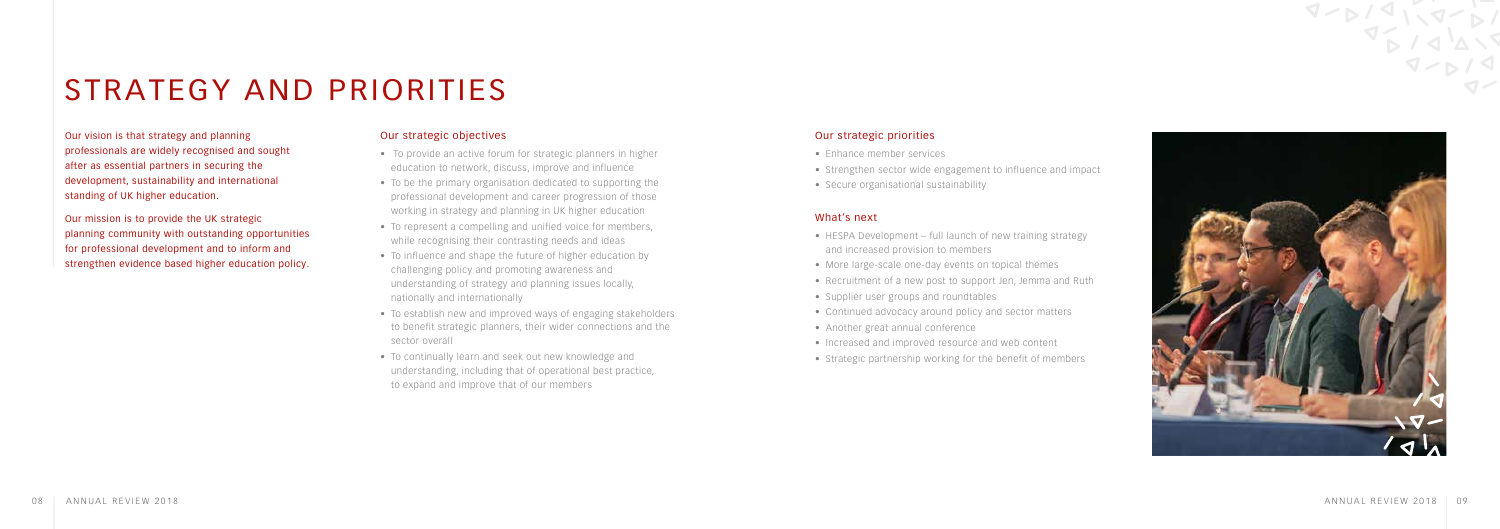HESPA is a special interest organisation (SIO) of the umbrella company Professional HE Services (PHES).

The other SIOs are AUDE, BUFDG, CHEIA, HEPA and UHR. HESPA is managed by its executive director, Jennifer Summerton, in association with a 16-strong active and engaged executive committee. Alison Jones is executive chair of the association.



#### Executive Committee

Alison Jones *(Oxford Brookes University) Executive Chair* Jackie Njoroge *(University of Salford) Treasurer and Deputy Chair* Shabana Akhtar *(University of London)* Anita Jackson *(University of Kent)* Simon Jennings *(Lancaster University)* Nick Johnstone *(University of the Arts London)* Daniel Kidd *(University of Wolverhampton)* Olivia Kew-Fickus *(University of Birmingham) Training Committee Chair* Aashish Khadia *(University of Bedfordshire)*

## GOVERNANCE

Laura Knox *(University of St Andrews) 2018 Conference Chair* Caroline Low *(University of Lincoln)* John Pritchard *(Durham University)* Wesley Rennison *(University of Dundee)* Rosa Scoble *(Brunel University London)* Tony Strike *(University of Sheffield)* Jennifer Summerton *(HESPA)* Sally Turnbull *(University of Central Lancashire)*